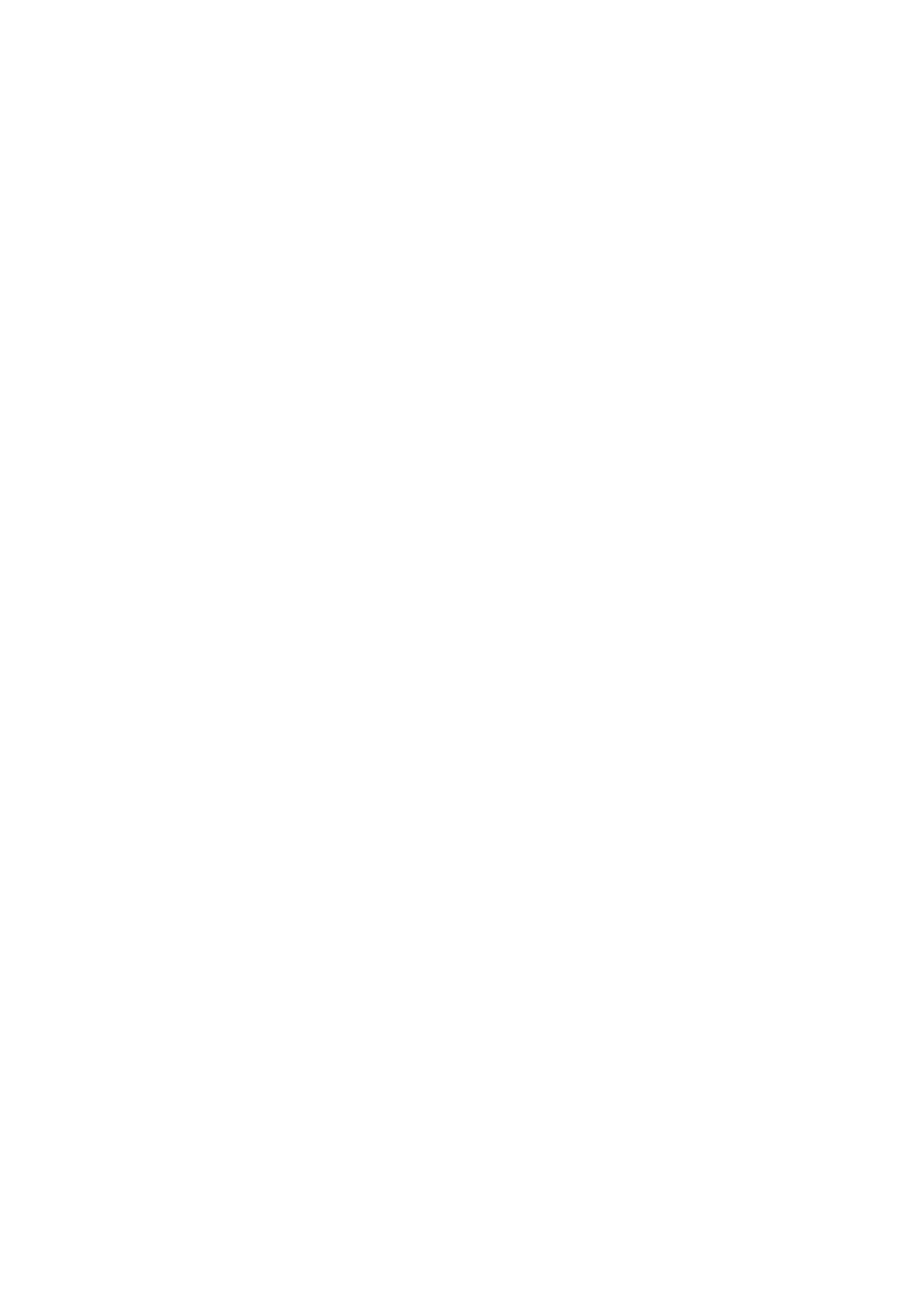**Prospectus Supplement No. 6 to Prospectus Dated December 28, 2005**



## **\$175,000,000 Euronet Worldwide, Inc. 3.50% Convertible Debentures Due 2025** Common Stock Issuable upon Conversion of the Debentures

This prospectus supplement supplements information contained in the prospectus dated December 28, 2005 relating to the offer and sale from time to time by certain selling security holders of up to \$175,000,000 aggregate principal amount of our 3.50% Convertible Debentures Due 2025 and any shares of common stock issuable upon conversion of the Debentures. The terms of the Debentures are set forth in the prospectus dated December 28, 2005. This prospectus supplement should be read in conjunction with, and may not be delivered or utilized without, the prospectus and any prior prospectus supplements. This prospectus supplement is qualified by reference to the prospectus, except to the extent that the information in this prospectus supplement supersedes the information contained in the prospectus. The terms of the Debentures are set forth in the prospectus.

The securities offered hereby involve significant risks and uncertainties. These risks are described under the caption "Risk Factors" beginning on page 9 of the prospectus and in documents that we file with the Securities and Exchange Commission from time to time after December 28, 2005 that are incorporated by reference into the prospectus. You should consider these Risk Factors before purchasing these securities.

The Debentures are not deposits or other obligations of a depository institution and are not insured by the Federal Deposit Insurance Corporation, **The Bank Insurance Fund or any other governmental agency.**

Neither the Securities and Exchange Commission nor any state securities commission has approved or disapproved of these securities or determined **if this prospectus is truthful or complete. Any representation to the contrary is a criminal offense.**

The date of this prospectus supplement is January 23, 2007